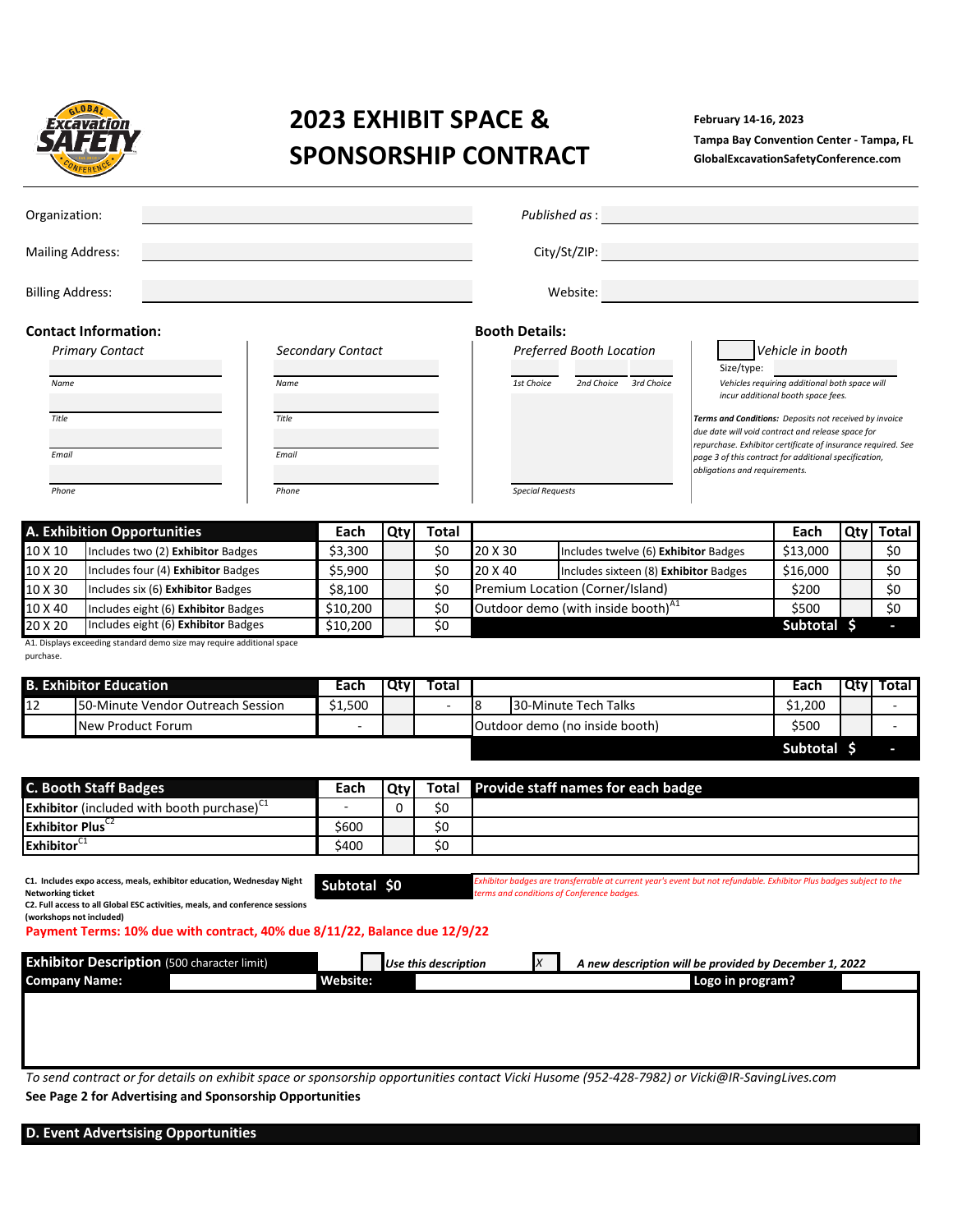| Avail | <b>Advertising Opportunities</b>   | Each     | Qtv ' | Total | Avail | <b>Advertising Opportunities</b>     | Each |          | Qty Total |
|-------|------------------------------------|----------|-------|-------|-------|--------------------------------------|------|----------|-----------|
|       | Retractable Banner 47 x 81 (Lobby) | 1.500    |       |       | 10    | Event bag insert                     |      | 500      |           |
|       | Retractable Banner 94 x 82 (Lobby) | 2,500    |       |       | 16    | Expo showcase dp-PRO print (W-1/4 p) |      | 750      |           |
| 10    | Floor Graphic (Lobby: 5X5)         | 1.250    |       |       |       | Expo Showcase Ad (week of Feb 6)     |      | 750      |           |
| 10    | Floor Graphic (Exhibit Hall: 3X3)  | 1.000    |       |       |       | Expo Showcase Ad (week of Jan 30)    |      | 650      |           |
|       | Event Program (Back Cover)         | Sold Out |       |       |       | Expo Showcase Ad (week of Jan 23)    |      | 550      |           |
|       | Event Program (Inside Front Cover) | L.500    |       |       |       | Logo added to onsite program & app   |      | 350      |           |
| 8     | Event Program (Inside Ad)          | L,200    |       |       |       | Additional company listings          |      | 250      |           |
|       |                                    |          |       |       |       |                                      |      | Subtotal |           |

| Avail          | <b>Sponsorship Opportunities</b>                                                                                                                                                | Each        | Qty | <b>Total</b> | Avail          | <b>Sponsorship Opportunities</b>           | Each            | Qty | <b>Total</b> |
|----------------|---------------------------------------------------------------------------------------------------------------------------------------------------------------------------------|-------------|-----|--------------|----------------|--------------------------------------------|-----------------|-----|--------------|
|                |                                                                                                                                                                                 |             |     |              |                |                                            |                 |     |              |
| 1              | Damage Prevention Theater                                                                                                                                                       | Sold Out    |     |              | 1              | <b>Breakfast Sandwich Wrap</b>             | 2,000<br>Ś      |     | \$           |
| 1              | Registration                                                                                                                                                                    | \$10,000    |     | \$           | $\mathbf{1}$   | Coffee Cup                                 | Ś<br>2,000      |     | \$           |
| $\overline{2}$ | Learning Labs                                                                                                                                                                   | Ś<br>7,500  |     | \$           | $\mathbf{1}$   | Lunch Box Sticker                          | Ś.<br>2,000     |     | \$           |
| 4              | <b>Welcome Reception</b>                                                                                                                                                        | Ś<br>5,000  |     | \$           | 4              | DI Workshop Refreshments                   | Ś<br>750        |     | \$           |
| $\mathbf{1}$   | <b>Ceremonial Ribbon Cutting</b>                                                                                                                                                | Ś<br>5,000  |     | \$           | $\overline{2}$ | <b>Electric Safety Summit</b>              | 750             |     | \$           |
| $\overline{2}$ | WiFi                                                                                                                                                                            | Ś.<br>5,000 |     | \$           | $\overline{2}$ | <b>Excavator's Perspective Summit</b>      | Ś<br>750        |     | \$           |
| $\mathbf{1}$   | <b>Session Notes Book</b>                                                                                                                                                       | Ś<br>4,000  |     | \$           | $\overline{2}$ | <b>Fiber Optic Asset Protection Summit</b> | \$<br>750       |     | \$           |
| 3              | Audio Visual (A/V)                                                                                                                                                              | \$<br>3,000 |     | \$           | $\overline{2}$ | <b>Global Locate Summit</b>                | Ś<br>750        |     | \$           |
| 4              | Demo Fair Picnic Lunch                                                                                                                                                          | Ś<br>3,000  |     | \$           | $\overline{2}$ | <b>Notification Center Summit</b>          | Ś<br>750        |     | \$           |
| 3              | Mobile App                                                                                                                                                                      | Ś<br>3,000  |     | \$           | 2              | Water & Sewer Infr Protection Summit       | Ś<br>750        |     | \$           |
| 4              | Courtyards <sup>E1</sup>                                                                                                                                                        | \$<br>3,000 |     | \$           | $\overline{2}$ | DI Workshop Refreshments                   | Sold Out        |     |              |
| 1              | <b>Pipeline Safety Awareness</b>                                                                                                                                                | Ŝ.<br>2,750 |     | \$           | 4              | Locator Skills Workshop Refreshments       | ς<br>500        |     | \$           |
| $\overline{2}$ | <b>Charging Stations (Exhibit Floor)</b>                                                                                                                                        | Ś<br>2,000  |     | \$           | 4              | Global Locate Masters Sponsor              | Ś<br>2,000      |     | \$           |
| 2              | Charging Stations (Lobby)                                                                                                                                                       | Ś.<br>2,000 |     | \$           | 18             | Click Before You Dig Golf Scramble Hole    | Ś<br>250        |     | \$           |
| 3              | <b>Session Breaks</b>                                                                                                                                                           | Ś<br>2,000  |     | \$           | $\mathbf{1}$   | Networking Night Premier Title Sponsor     | \$25,000        |     | \$           |
| 1              | <b>Official Event Bag</b>                                                                                                                                                       | Sold Out    |     |              | 10             | Networking Night Prize Sponsor             | Ś<br>1,000      |     | \$           |
| $\mathbf{1}$   | <b>Water Bottle</b>                                                                                                                                                             | 1,500<br>Ś. |     | \$           | N/A            | <b>Exclusivity Upgrade</b>                 | 10%             |     |              |
|                |                                                                                                                                                                                 |             |     |              |                |                                            |                 |     |              |
|                | E1. Courtyards are located throughout the expo floor and used for exhibitor education, meals, and casual seating.<br>Sponsorship includes naming rights and 47X81 popup banner. |             |     |              |                |                                            | <b>Subtotal</b> |     |              |

Sponsorship includes naming rights and 47X81 popup banner. **\$ -**

**ALL PAYMENTS NON-REFUNDABLE.** Infrastructure Resources, LLC (IR) reserves the right to cancel and reassign exhibit space if payments are not received by date due. In the event exhibit space is cancelled, IR retains the right to all previously paid funds. Application for exhibit space at Global Excavation Safety Conference indicates applicant's willingness to abide by all terms and conditions set forth. These terms and conditions are an integral part of this agreement which represents a binding commitment by you to exhibit at this event and for us to provide exhibit space. Failure to abide by any provisions of this agreement may result in suspension of your rights to exhibit or seek damages for breach of this agreement.

the duly authorized representative of the above named company, order and agree to all terms, conditions and authorizations contained in this Contract.We agree to pay for the stated space and services in accordance with the terms and conditions outlined herein, and this constitutes a valid and binding contract between Infrastructure Resources and our company.

|   | <b>Exhibition Subtotal</b>          |
|---|-------------------------------------|
|   | <b>Exhibitor Education Subtotal</b> |
|   | <b>Staff Badge Subtotal</b>         |
|   | <b>Advertising Subtotal</b>         |
|   | Sponsorship Subtotal                |
| 0 | <b>Total Due</b>                    |
|   | 10% Deposit Due Now                 |
|   | 40% Installment Due August 11, 2022 |
|   | Balance Due December 9, 2022        |

## \* \* \* \* \* \* \* \* \* \* \* \* \* \* \* \* \* \* \* \* \* \* \* \* \* \* \* \* \* \* \* \* **2023 PAYMENT AUTHORIZATION**

*For security purposes, this section of the document will be destroyed after transaction is processed*

*Regulations pertaining to credit card purchases require Infrastructure Resources, LLC to obtain the following information to process credit card purchases without physical possession of the card and the embedded information on the magnetic strip. Please fill out this form completely to ensure prompt processing.*

**Invoice me** at Billing Address (Page 1) **VISA** VISA Credit Card Number:

**Payment Options Type of Card**

**Check enclosed** made payable to Infrastructure Resources MasterCard Expiration: Sec Code:

*Signature Date*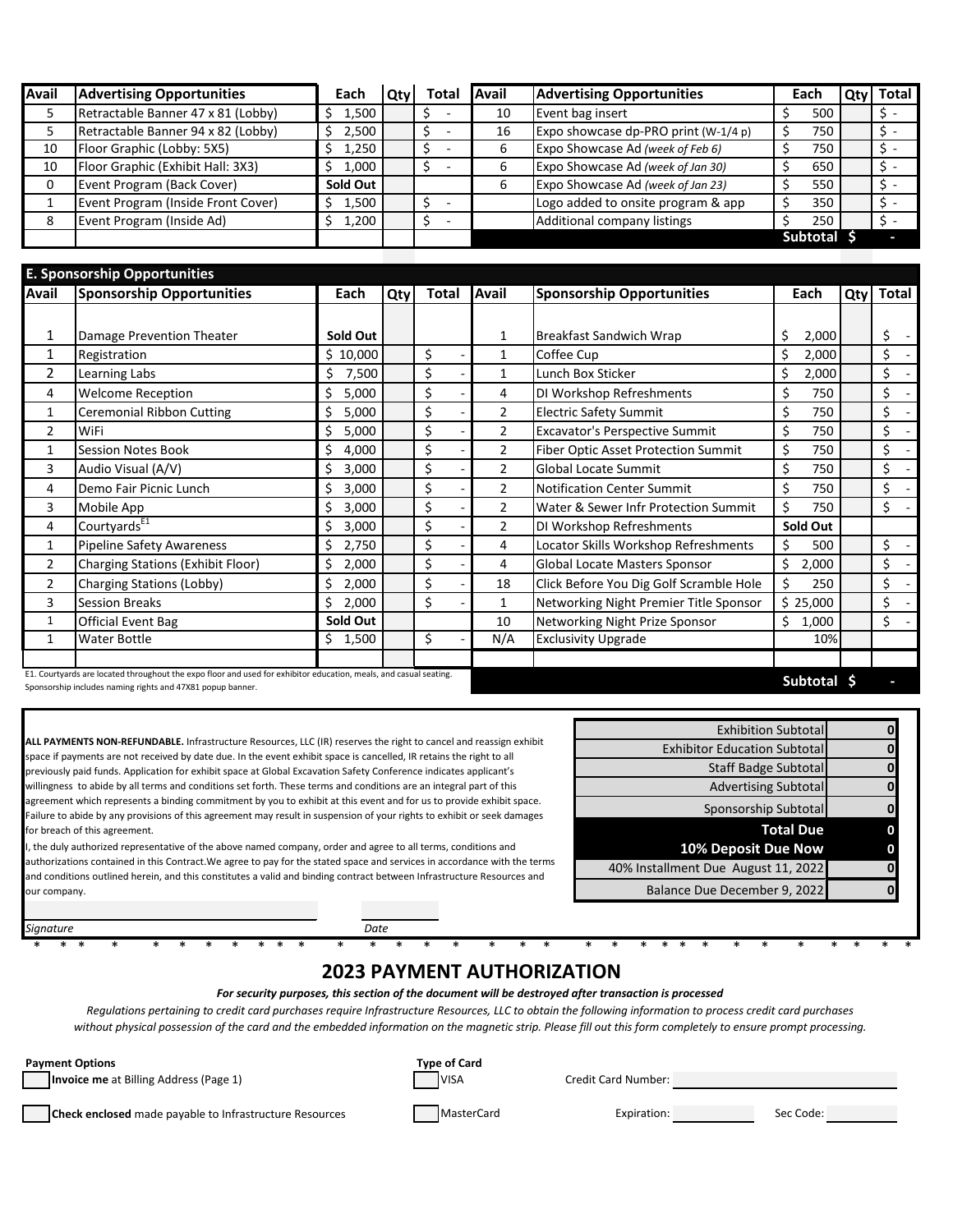| Credit Card (complete Payment Authorization below) |                                                                                                        |        | American Express |        |  |
|----------------------------------------------------|--------------------------------------------------------------------------------------------------------|--------|------------------|--------|--|
| Name on Card:                                      |                                                                                                        | email: |                  | Phone: |  |
| <b>Billing Address:</b>                            |                                                                                                        |        | City/St/ZIP:     |        |  |
|                                                    | I certify I am an authorized user of the above credit account and I authorize payment in the amount of |        |                  |        |  |
|                                                    | <b>Authorized Signature</b>                                                                            |        | Date             |        |  |

#### **EXHIBIT SPACE/SPONSORSHIP CONTRACT – Page 3**

#### **Event Overview**

*The Global Excavation Safety Conference* is the premiere international event in the damage prevention industry. Established in 2004 and owned exclusively by Infrastructure Resources, LLC (IR), the Global Excavation Safety Conference welcomes a variety of industry experts, associations and other groups to its event but is not affiliated with any such organization.

#### **Regulations**

- Demonstrations must be confined to designated demonstration areas only.
- Demonstrations must be approved by IR prior to the exhibition.
- Vehicles on the exhibit floor must be approved by IR prior to the exhibition.
- Reserved space is for exclusive use of client.
- No brokering or subletting of space permitted.
- Exhibitor booth must remain open and fully staffed during exposition hours. Displays may not be dismantled prior to official exhibition close.
- Exhibitor shall not erect any exhibit or other structure that exceeds Exhibitor's lot dimensions.
- Exhibition hall has a cement floor. Carpeting or some other form of floor cover is required and is the responsibility of client.

#### **Booth Assignment**

*IR will attempt* to make booth assignments in keeping with Exhibitor's requests as set forth on page 1 of this contract. However, management reserves the right to make the final determination of all space assignments. Management shall have no liability for its failure or inability to comply with Exhibitor's requests and Exhibitor shall have no right to cancel this contract because of management's failure to comply with Exhibitor's requests.

#### **Sponsorships & Advertising**

*Sponsorships contracted* within this agreement are specific to the Global Excavation Safety Conference. Advertisers and sponsors are responsible for ensuring material submitted are accurate and complies with applicable laws. IR is not responsible for the illegality or any error, inaccuracy or problem in advertiser or sponsor materials.

#### **Exhibition Specifications**

*Exhibitor assumes* all responsibility for compliance with local, city and state ordinances and regulations covering fire, safety and health. All applicable taxes and license fees due from sales at the Global Excavation Safety Conference will be the sole responsibility of Exhibitor. This includes sale, real estate, state, city, county and federal taxes.

*Exhibitor shall not* become an agent of IR or have the authority to bind IR in any manner by reason of this contract. This contract is not to be construed as a partnership, but only as a lease to be paid for on a rental basis. Exhibitor agrees that IR shall not be held liable for any salaries of any employees of Exhibitor, or for any expenses incurred by Exhibitor, or for any debt contracted by Exhibitor.

*The parties agree* that it is foreseeable that the Exhibition in part or in its entirety may be canceled due to inclement weather, Acts of God, or other acts or occurrences beyond IR's control. The parties further agree that IR shall in no way be deemed to have guaranteed the performance of the Exhibition. Therefore, Exhibitor agrees that in the event the Exhibition is canceled by reason of inclement weather, acts of God, strike, lockouts, acts of the elements, or other acts of occurrences beyond IR's control, Exhibitor shall not have any right of claim for refund against IR for money paid by Exhibitor to Infrastructure Resources, LLC pursuant to this contract.

*Exhibitor assumes* full responsibility for property damages, personal injury, or death to any party arising from or connected with Exhibitor's participation in the Exhibition and Exhibitor agrees to defend, indemnify and hold harmless IR and its agents and employees from all liability which might ensue from any act of God, negligence, product liability, or other cause whatsoever, arising out of or incident to Exhibitor's participation in the Exhibition and not attributed to IR. Exhibitor must safeguard his goods, materials, equipment and display at all times and wherever the same may be located within, on, or about the premises. General overall watchmen will be employed by IR for the period of the Exhibition, but IR will not be responsible for property damage or loss, by or for any cause and Exhibitor hereby waives any right to claim liability against IR for the same.

#### **Insurance**

*Exhibitor is required* to provide a certificate of Public Liability Insurance (naming Global Excavation Safety Conference and Infrastructure Resources, LLC as coinsured therein) either a split limit in the amount of \$500,000 for injury to each person and \$1,000,000 for each occurrence and \$250,000 property damage or a combined single limit of \$500,000 to protect against claims arising out of the operation of its exhibit. Exhibitor, upon signing this contract, expressly releases the Global Excavation Safety Conference and IR from, and agrees to indemnify them against, any and all claims for loss, damage or injury to Exhibitor's exhibit, itself, or its employees not caused by IR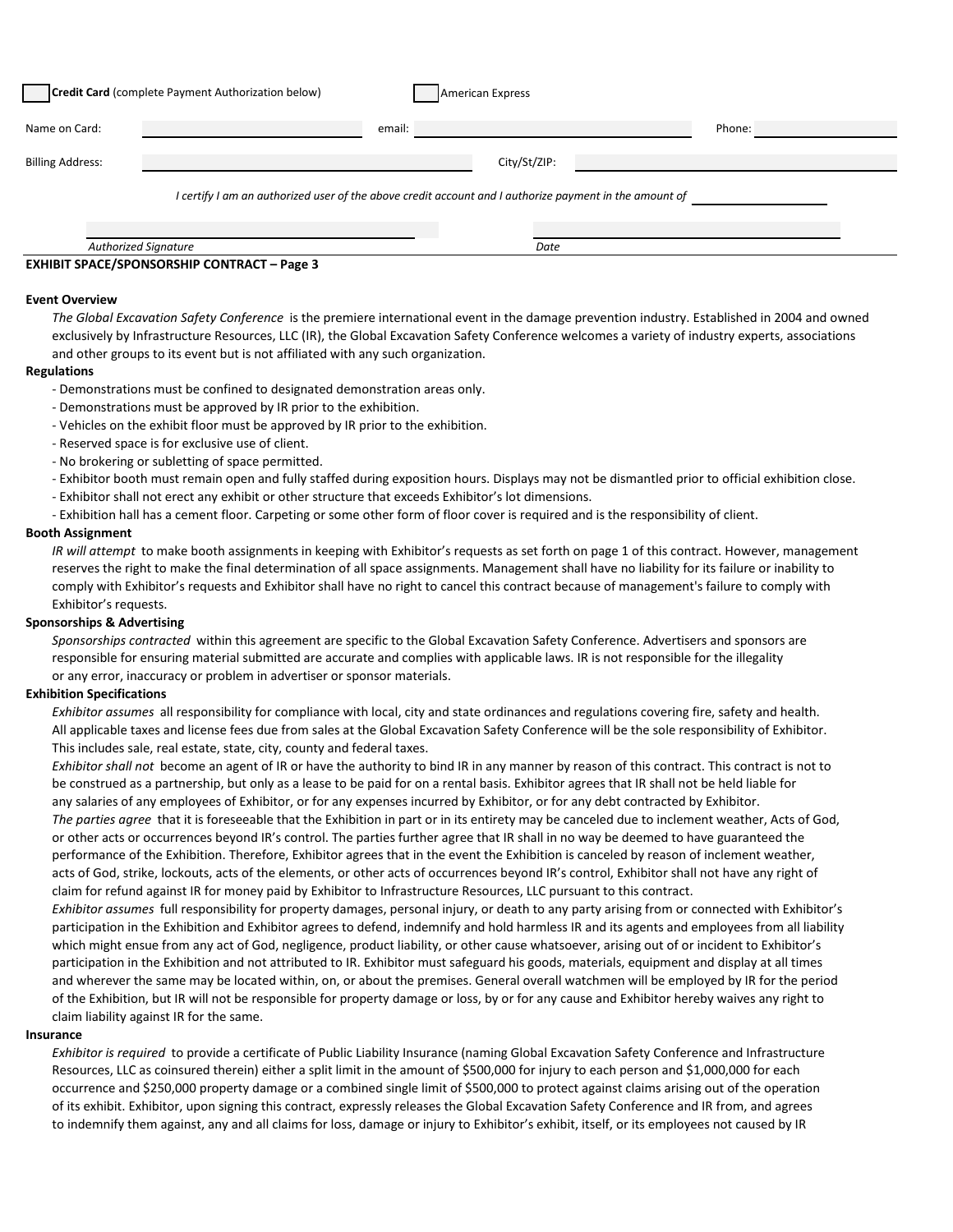negligence. Any damage to the premises through carelessness or otherwise by Exhibitor or its employees must be paid for by Exhibitor.

### **Event Owned and Produced by:**

Infrastructure Resources, LLC 4200 W Old Shakopee Rd, Ste 103 Bloomington, MN 55437